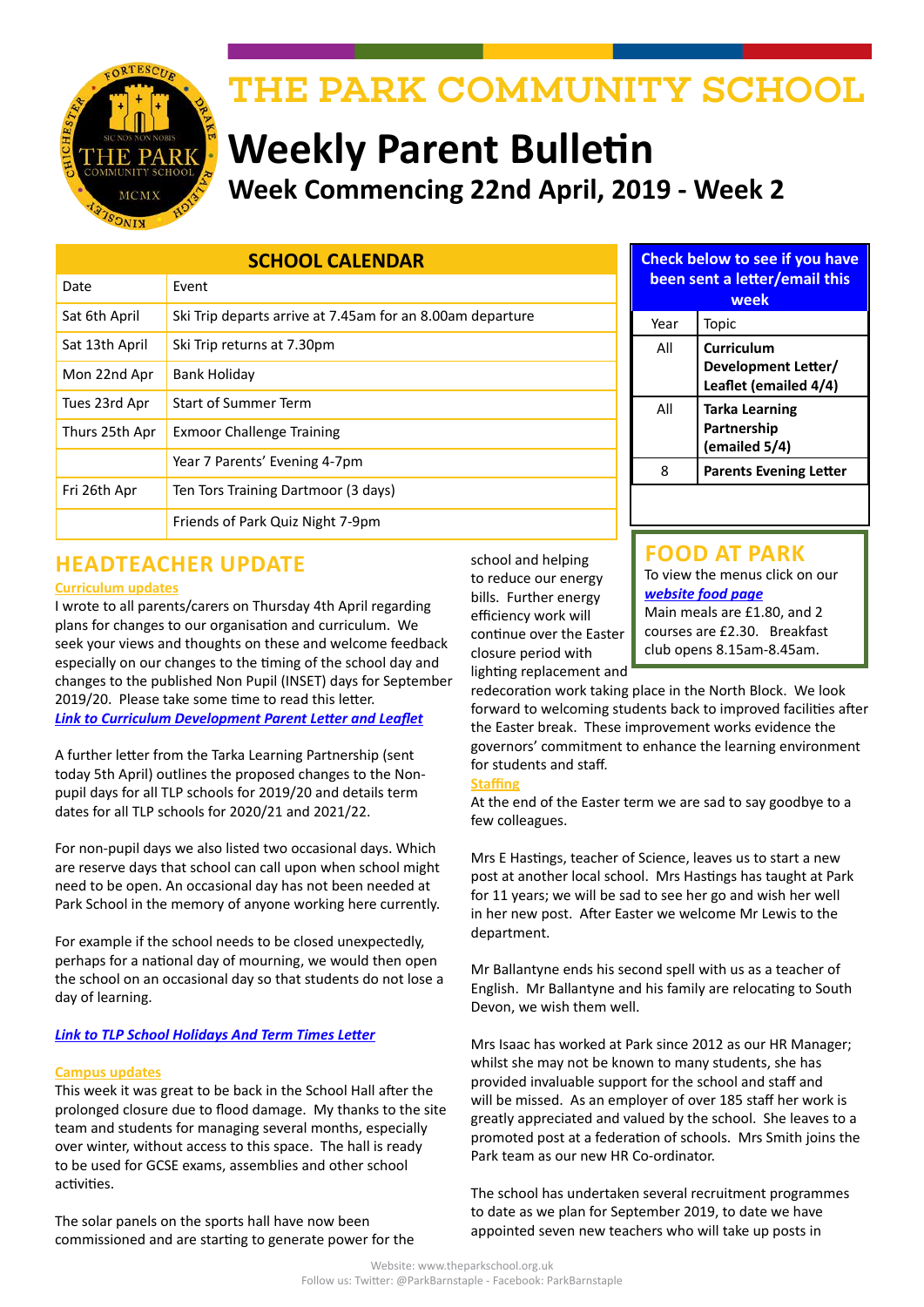September; we will keep you up to date with new starters and leavers in the next edition of Park News.

My thanks to all students and staff for a positive term; simply browsing the past few editions of our weekly bulletin highlights some fantastic work and achievements by students and staff. My thanks to staff accompanying the ski trip as they depart to Italy on Saturday.

I wish you all a relaxing and enjoyable Easter break. Please note that school returns on **Tuesday 23rd April, 08:50**. This is a timetable **Week 2**.

#### *Gareth Roscoe - Headteacher*

### **DONATIONS NEEDED FOR THRIFT UNIFORM AND PE KIT**

We would really appreciate any donations of good condition items e.g. blazers, jumpers, skirts, trousers, shirts and new style PE kit.

# **SCHOOL TRIPS**

Please note all cheques should now be made payable to 'The Park Community School' and not 'Devon County Council'.

Please ensure that you keep up to date with paying the instalments for any trips that your child has signed up for.

# **MADRID TRIP - YEAR 9 AND 10**

There are spaces available for the GCSE Spanish trip to Madrid, 14th - 17th February 2020. The trip is a fantastic opportunity to practise listening and speaking in Spanish as well as experiencing the culture of this historic and interesting capital city.

The trip is open to any Year 10 students who currently study Spanish, or Year 9 students who are hoping to study GCSE Spanish. Please see Miss Harvey in MFL1, or email aharvey@ theparkschool.org.uk if interested. Spaces will be open for a limited time. Instalment three of £90 is due on 4th April.

### **BARCELONA TRIP**

Please ensure you return the completed trip forms as soon as possible, to pupil reception. Please kindly pay the final balance by 29th April.

## **FRANCE TRIP**

The last instalment of £65 is due on 23th May.

## **POLAND TRIP**

The next instalment of £60 is due on 25th March.

# **BUDE/TORQUAY RESIDENTIAL**

**TORQUAY** - Please return behaviour consent form and medical form by 26th April. The final payment is due 1st April. **BUDE** - Final payment is due 8th May. Could parents/carers kindly ensure you keep up to date with the regular monthly instalments. We have also sent out medical forms for the Bude Residential; please ensure these are completed and returned as soon as possible.

## **NEW YORK JULY 2020**

There is still time to apply for a place on this trip. A nonrefundable deposit is required as soon as possible for £400. For those that missed the New York Information evening, please see link to the *[New York 2020 Presentation](http://www.theparkschool.org.uk/sites/default/files/NewYorkMeetingPowerPoint-July2020.pdf)* Students who are interested in the trip can pick up a letter from Miss Vidler or a link is provided here - *[New York Letter](http://www.theparkschool.org.uk/sites/default/files/Payment%20Plan%20and%20Itinerary%20letter%202020.pdf)*

# **FRIENDS OF PARK**

### **JOIN US FOR A FUN QUIZ NIGHT!**



# **RAFFLE PRIZE DONATIONS**

We have a number of events coming up soon, and would really appreciate any donations of chocolates, toiletries, bottles of wine or services e.g. if you run an ironing business - a free basket of ironing, a gardening business - a free lawn cut, a car valet business - a free car clean, a garage business - a free MOT etc. Prizes can be handed into our reception; alternatively if you have a service to offer please kindly email: jocallaghan@theparkschool.org.uk.

# **CHARITY NEWS**

## **GUIDE DOGS FOR THE BLIND COLLECTION**

If you have too much small change, please remember we are still collecting loose change e.g. 1p, 2p, 5p in the tutor Dog Kennels for Guide Dogs and the competition to name and meet the puppy is still running until the end of the year. Thank you.

# **NON UNIFORM DAY**

Our last day of term was a Non Uniform Day held on behalf of Guide Dogs for the Blind, so far we have collected £1107.19

#### *Mrs O'Callaghan*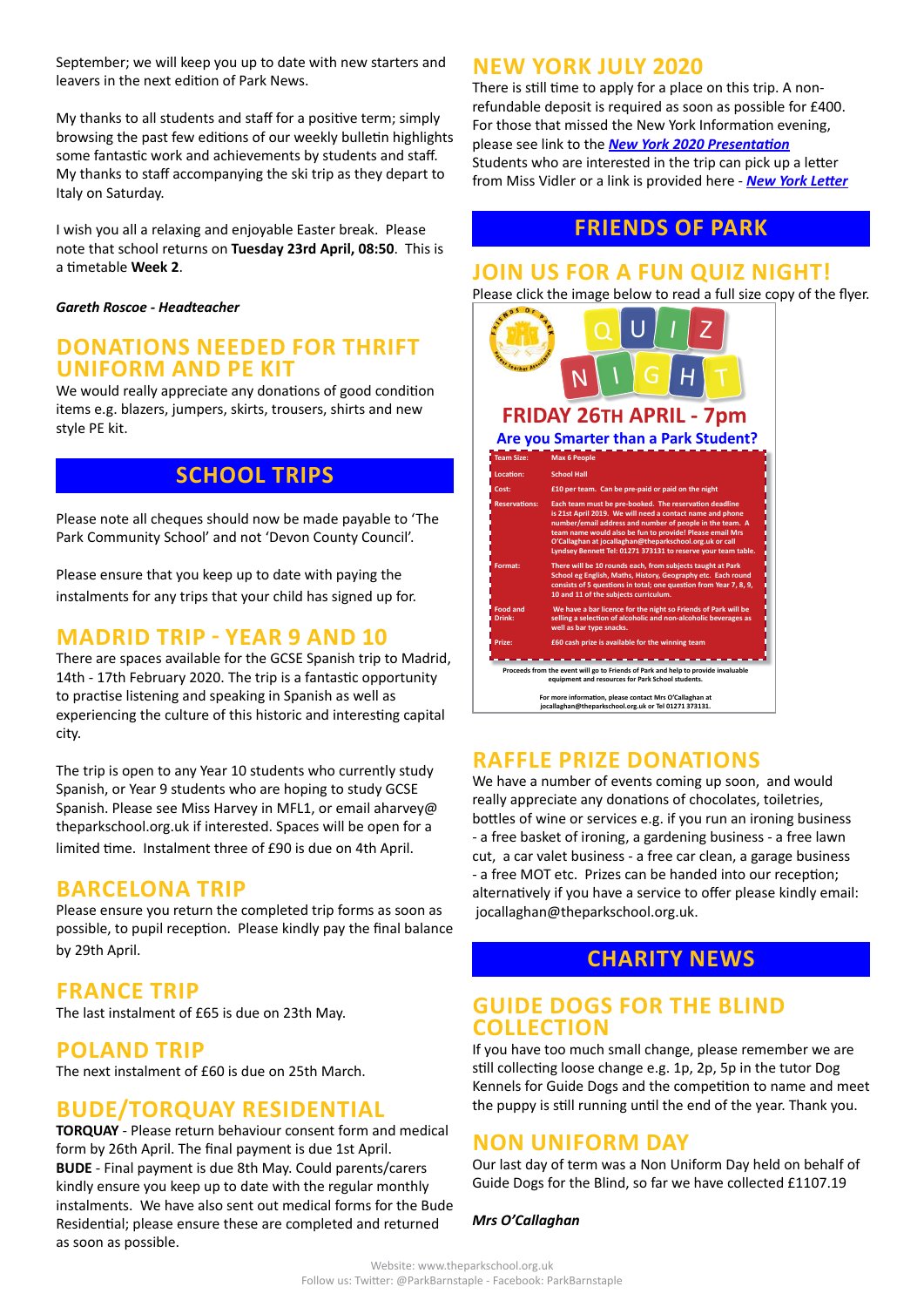# **SCHOOL UNIFORM/PE KIT PRICES**

Please find below updated prices for our PE kit and school uniform. Available to purchase on Wisepay as 'Click and Collect'. Our school office will be open on Thursday 18th April between 10am and 3pm for collections.

|                                       |       |       | <b>Summer 2019 Uniform Prices</b> |        |                      |                                   |           |       |       |
|---------------------------------------|-------|-------|-----------------------------------|--------|----------------------|-----------------------------------|-----------|-------|-------|
| <b>PE KIT</b>                         |       |       | <b>Sizes</b><br>Colour            |        |                      | <b>Retail Price</b><br>(Incl VAT) |           |       |       |
| Polo Shirt (Girls top has no buttons) |       |       | 3XS-3XL                           |        | House colours        |                                   | £15,00    |       |       |
| Hoody                                 |       |       | 3XS-3XL                           |        | House colours        |                                   | £24.00    |       |       |
| Reversible Rugby Top (Boys)           |       |       | $3XS-3XL$                         |        | House colours        |                                   | £20.00    |       |       |
| Short                                 |       |       | 3XS-3XL                           |        | Black                |                                   | £7.00     |       |       |
| Skort                                 |       |       | 3XS 3XL                           |        | <b>Black</b>         |                                   | £10.00    |       |       |
| Socks                                 |       |       | S-XL                              |        | <b>Black</b>         |                                   | C7.50     |       |       |
| <b>Uniform</b>                        |       |       |                                   |        |                      |                                   |           |       |       |
| <b>Blouse</b>                         |       |       | $28" - 46"$                       |        | House colours        |                                   | £11.00    |       |       |
| <b>Ties</b>                           |       |       | n/a                               |        | <b>House colours</b> |                                   | £4.50     |       |       |
| <b>Size Guide</b>                     | 3XS   | 2XS   | <b>XS</b>                         | s      | м                    |                                   | <b>XL</b> | 2XL   | 3XL   |
| Footwear UK sizes                     |       |       |                                   | $12-3$ | $3-6$                | $7 - 11$                          | $12+$     |       |       |
| Chest (Inches)                        | 28-30 | 30-32 | 32-34                             | 34-36  | 36-38                | 40-42                             | 42-44     | 44-46 | 46-48 |
| Waist (Inches)                        | 22    | 23    | 24                                | 26     | 28                   | 30                                | 32        | 34    | 36    |

# **CHESS CHAMPIONS**



Park Community School entered two teams into the DTSA North Devon Spring Chess Tournament on Friday 29th March. Our A team won the competition with a record of four wins and one draw (the draw was against Park B team). Our B-Team came joint 3rd with Braunton A, Braunton B came second.

Both teams played exceptionally well especially as they are mainly Year 8s and had to play against 6th formers and Year 10/11s in some games. There were teams representing Ilfracombe, Braunton, Pilton, South Molton and Torrington .

A Team - Ahmad Aslam 8RW (Captain), Oliver Rawlinson 8NW, Jack Watton 8MR, Finley Carlyon 9PR B Team - Edie Maytum 8MR (Captain), Tyler Dennis-Joy 8NB, Sethini Vanderbona 8MR, Alex Edwards 9NW

# **TAPAS TASTER EVENING**

Ms Gomez and Miss Harvey invited Year 11 Spanish students for an evening at Lilico's to sample some traditional Spanish food. It was an opportunity to relax from the stresses of revision for an hour whilst enjoying some cultural elements of studying a language. We were treated to tortilla, patatas, pan con aceitunas y alioli, calamares and pollo. Yum! We hope to run the event next year too. Students were fantastically well behaved and seemed to thoroughly enjoy it.

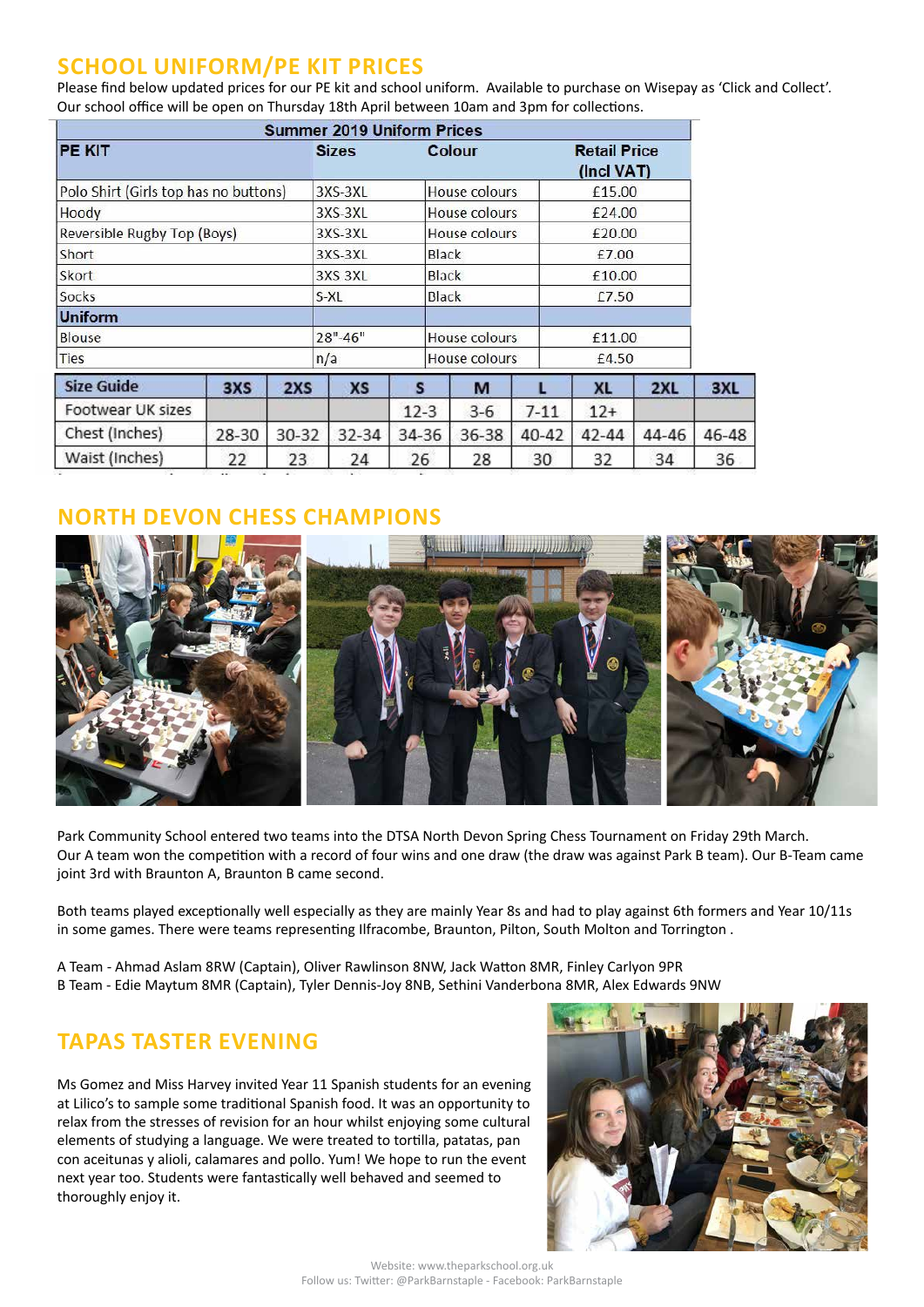# **YEAR 9 - RELATIONSHIPS AND SEX EDUCATION IN PSHEE**

When we come back after Easter, Year 9 will be starting the sexual education part of the relationship and sex education program. Healthy relationships, avoiding risks taking behaviours and managing health are at the core of what we do. We will also cover gender and sexual identity. Research has shown that when students receive lessons on healthy relationships, their first sexual activity occurs later and they are more likely to report abuse and exploitation.

If you want to find out more about what will be happening in the next 6 weeks, you are invited to an information evening on **Wednesday 8th May** at 6.30pm where I will explain what we cover and present some of the material used in lessons.

*Anne Duthuit - PSHEE Coordinator*

# **JUNIOR BAKE OFF**

LoveTV are looking for budding new bakers to take part in their TV programme Junior Bake Off. If you are interested see Mrs Walden in the Food room or go to *[https://junior.take-part.](https://junior.take-part.co.uk/) [co.uk/](https://junior.take-part.co.uk/)* for more information.

# **KS4 INFORMATION**

**KS4 EXAM TIMETABLE LINKS** *[Year 10 Mock Exam Timetable - Summer 2019](http://www.theparkschool.org.uk/sites/default/files/Year10_Student_Timetable2019.pdf) [Year 11 GCSE Exam Timetable - Summer 2019](http://www.theparkschool.org.uk/sites/default/files/GCSE_Student_Timetable2019.pdf)*

## **PROM PAYMENT**

The final payment of £14.00 is now due, please ensure this is paid as soon as possible to reserve your child's place.

# **YEAR 11 REVISION TIMETABLE**

Please see link to the current *[Year 11 Revision Session](https://docs.google.com/document/d/1dNMh7-L1kyihGF64pufxK6rpksF0LmhP7VMcilHf7oM/edit?usp=sharing)  [Timetable](https://docs.google.com/document/d/1dNMh7-L1kyihGF64pufxK6rpksF0LmhP7VMcilHf7oM/edit?usp=sharing)*. This timetable has started, any future amendments will be uploaded on our website under the "Events" menu. It would be great if parents/carers could encourage their sons/ daughters in Year 11 to attend these revision sessions.

### **YEAR 10 DEADLINE FOR WORK EXPERIENCE PLACEMENTS**

Last date for arranging Work Experience placements is **Friday 26th April 2019**. There has to be time for the Duty of Care checks to be completed. After that date no new employers can be used.

Students can access the database to look for placements used in the past: http://devon.learnaboutwork.org Log In Details: School Name: The Park Community School User Name: Park Student Password: 2121

# **CAREERS ADVICE**

**CAREER PILOT** *[www.careerpilot.org.uk](http://www.careerpilot.org.uk)* Career Pilot is an impartial website that will help parents/ carers and students to explore further study and work options. There is helpful information when choosing options at 14 such as GCSE choices, exploring job sectors, identifying skills and creating a profile. All Year 9 students have used this website as part of the careers module leading up to their option choices.

Year 11 students have used this website to look at their options at 16, subjects and the jobs they may lead to. Information about Higher Education is helping students make choices between BTECs, A levels or Apprenticeship routes.

A Parent Zone section exists on the website to answer parents' questions about the choices available at 14, 16 and 18. Careerpilot has been developed by the University of Bath and is free to use.

*[www.parentzone.careerpilot.org.uk/parent](http://www.parentzone.careerpilot.org.uk/parent)*

# **SPORT UPDATES**

# **PE KIT SPONSORSHIP REQUESTS**

As our various teams have reached so many finals, some kits are starting to show wear and tear. As such, our sports teams would appreciate updated kits. We are looking for local businesses to sponsor a team kit so that our students can look smart and so feel good at every sporting event. We are looking for sponsorship for the Netball, Football and Rugby, for each year group.

If you would like to receive further information about sponsoring a kit, please email jgreenaway@theparkschool.org. uk, or Tel: 01271 373131 and leave a message for P.E. Teacher Mr Greenaway, to return your call.

## **YEAR 10 RUGBY TEAM RUNNERS-UP**



The Year 10 Rugby Team were the runners up in the North Devon Schools Championship on 27th March - losing a very close game 19-7 to Bideford.

They have been a pleasure to work with this year and have played some lovely rugby; I wish all of the boys every success in their future rugby careers.

**Mr Galliford - Coach**